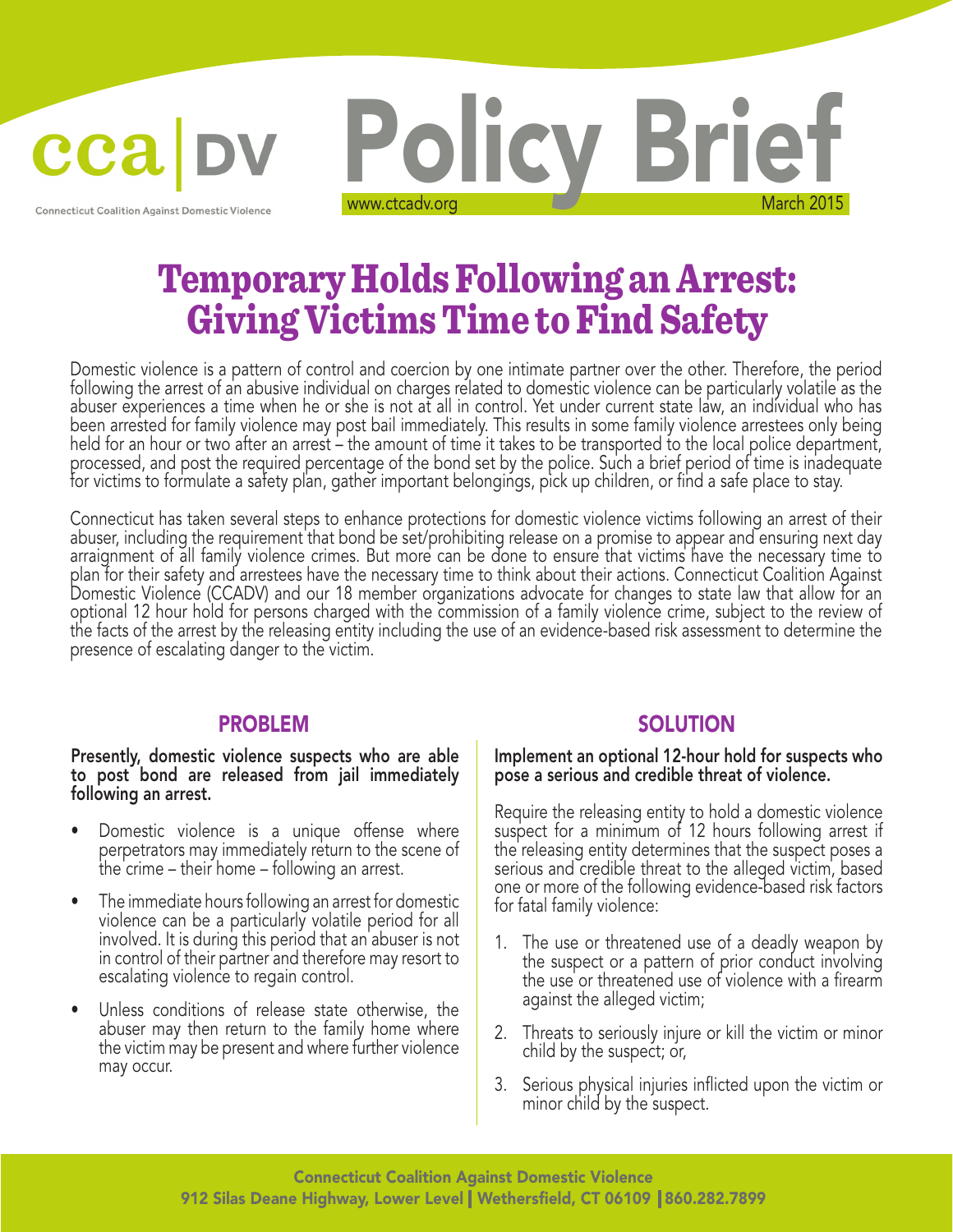## WHY WE SHOULD TEMPORARILY HOLD CERTAIN FAMILY VIOLENCE OFFENDERS

On the afternoon of January 16, 2010, police responded to a family violence call in West Haven, Connecticut, where they arrested Selami Ozdemir for assaulting his wife. Ozdemir was booked at the West Haven Police Department at 5:30pm. Only 90 minutes later Ozdemir posted bond and was released from custody. In the hours following his release, Ozdemir acquired a handgun. Drunk and armed, Ozdemir returned to the family home around 4:00am on the morning of January 17th, where he shot and killed his wife and then himself.

This tragic case illustrates the need for a 12-hour hold following a family violence arrest. Often referred to as a "cooling off period," it empowers releasing entities to hold suspects that are deemed a danger to their victims, including those who can afford bail. By holding a family violence suspect for 12 hours, victims have the opportunity to collect belongings from the family home, secure a safe place to stay, and work with their local domestic violence organization to devise a safety plan. Meanwhile, abusers are given time to reflect upon their actions and the potential consequences of any further violence. At least six other states have established such a period to help facilitate victim safety.

Our proposal calls for the releasing entity to only implement the 12-hour hold in arrests where, at the time of the arrest or any time preceding release, the police officer finds any of the following evidence-based risk factors for fatal family violence present:

- 1. The use or threatened use of a deadly weapon by the suspect or a pattern of prior conduct involving the use or threatened use of violence with a firearm against the alleged victim;
- 2. Threats to seriously injure or kill the victim or minor child by the suspect; or,
- 3. Serious physical injuries inflicted upon the victim or minor child by the suspect.

Because domestic violence is about power and control, an arrest can be a particularly difficult time for the offender. He or she is not in control during an arrest and may feel a loss of overall control in their relationship because their victim took steps to involve the police.

This may result in the offender taking more extreme actions to regain control over the victim.

Research conducted by Dr. Jacquelyn C. Campbell at Johns Hopkins University demonstrates the most dangerous times for a victim of intimate partner violence and those documented factors that indicate an increased risk of fatal violence.1 These risk factors represent a critical tool for the criminal justice system to help prevent serious intimate partner violence or homicide. Connecticut has averaged 14 intimate partner homicides annually between 2000 and 2012. $^{\text{2}}$ While this policy change would in no way have prevented each of those deaths, it may have helped save the life of Selami Ozdemir's wife.

# WHAT OTHER STATES ARE DOING

State and federal courts have held that discretionary, temporary holds or, "cooling off" periods, following an arrest are constitutional.3 Some states extend holds for certain offenses for as much as 48 hours. The state has an interest in protecting the community, including the victim of domestic violence, from further violence. At least six other states have laws implementing temporary holds for domestic violence suspects.<sup>4</sup> Below are such laws from four states:

#### $Massachusetts<sup>5</sup>$

An individual suspected of committing certain domestic or family-related court orders shall not be allowed to post bail within 6 hours of arrest.

#### Tennessee $^6$

Upon a finding that the suspect poses a threat to the alleged victim, the suspect will not be allowed to post bail for at least 12 hours. But a magistrate may release a suspect sooner if he determines that sufficient time has elapsed for the victim to be protected.

#### $N$ evada $7$

Domestic violence suspects are not permitted to post bail for the 12 hours immediately following their arrest.

#### Mississippi<sup>8</sup>

In cases in which suspect is arrested for stalking or certain domestic violence offenses, a judge may impose a holding period of up to 24 hours from the time of arrest.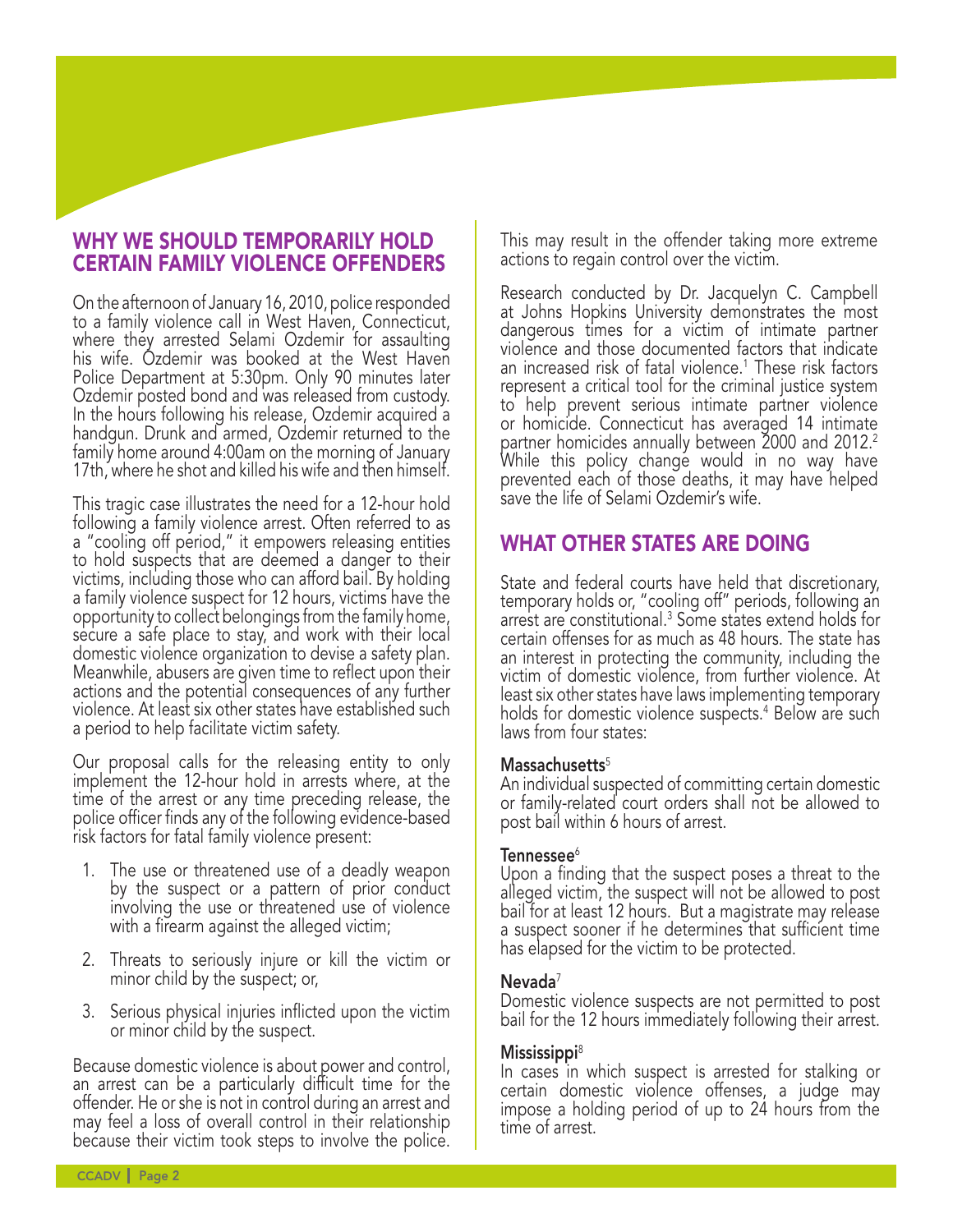# CAN YOU GET SAFE IN 4 HOURS?

Take a look at a typical safety plan for a domestic violence victim who needs to flee her or his home because of an imminent risk of serious physical danger. Would you be able to complete all of these steps within just a few hours before your abuser is bailed out of jail? Keep in mind that many victims going through these steps have just experienced a significant trauma and need to do all of this at a particularly volatile and frightening time.

| Pack a bag with everything that you will need to live for at least a week – clothes, personal items, medications, etc.                                                                                                         |
|--------------------------------------------------------------------------------------------------------------------------------------------------------------------------------------------------------------------------------|
| Gather all of your personal identification documents – birth certificate, passport, social security card, work permits, citizenship documents, driver's license and registration, health insurance card and related paperwork, |

Gather personal finance documents – checkbook, ATM cards, information on bank accounts or other assets, mortgage or lease agreement if you are listed

In the process of getting a divorce? Be sure to gather all of the related paperwork and don't forget the number for your attorney.

Have an existing restraining or protective order? Be sure to gather that paperwork.

Have kids? Be sure to gather their clothes, personal items, medications, birth certificate, social security card, passport, vaccination records, health insurance card, medical records, school records, etc. Make sure to take the names and phone numbers of their pediatricians and school/teachers. Don't forget their favorite toys, blankets, etc. They are going to be very scared so anything you can bring to comfort them will help. Also, if it's the middle of a weekday, go to school and get them because your abuser knows where they are and that may be the first place he or she goes upon making bail.

Have pets? Gather them up including their food, medical records and name/phone number of the veterinarian. If you are going to a domestic violence shelter, they can't go with you, but the

shelter will assist with attempting to secure a temporary foster home.

In all likelihood you will not have time to gather up additional sentimental or valuable items, but try since those will be the first things that your abuser will look to destroy.



Call a trusted family member or friend to let them know where you are going.

# CONCLUSION

The implementation of a 12-hour holding period enhances a victim's safety in the aftermath of family violence. It provides a family violence victim with the critical time to make safety decisions for her or himself and her or his children, as well as the necessary time to act on those decisions.

This proposal is somewhat similar to existing practice by Connecticut law enforcement to hold DUI suspects following an arrest. The hold is meant to protect the safety of the public while that individual is still under the influence of drugs or alcohol. We know that individuals are more likely to drive recklessly while under the influence of drugs or alcohol so, recognizing those risk factors, we prevent them from leaving and potentially causing harm to others.

Many times, following a violent act such as murder, the question will arise – "how could we have known this would happen?" But with family violence, we often know when violence will escalate. The signs are often there, the common elements have been observed and it is incumbent upon us a system to identify those high-risk cases and intervene strenuously.